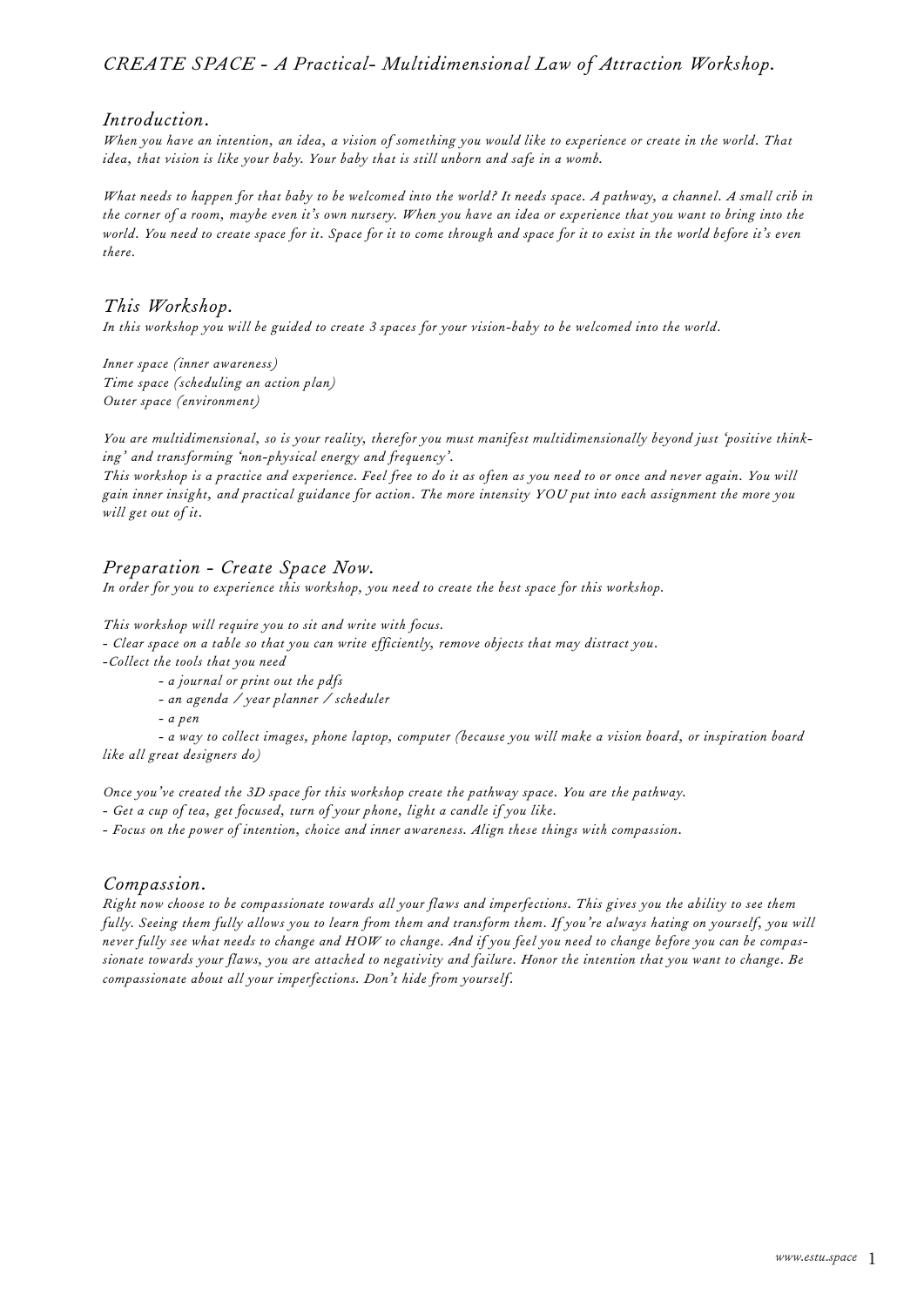# *STEP 1 : CREATE INNER SPACE (Inner Awareness)*

*Answer these questions. Give yourself 90sec for each question.*

*What would I want to experience in life if time and money were not an issue?*

*How do I want to grow?*

*What do I want to contribute to the world?*

*Who am I ? Why am I here?*

*Where am I going? How do I want to be remembered when I am gone?*

*If I achieve all my life's goals how would I feel? When and how can I feel that along the way?*

*What is most important in my life now? What do I value the most? What am I most passionate about?*

*Now you have a clearer picture of where you want to go , and who you want to be.* 

*(optional) Create a DAILY ALIGNMENT HABIT*

*Every morning do the Daily Alignment Habit. (Visit www.estu.space/daily-alignment-habit/)*

*Every evening reflect on 3 things you've learned that day and practice forgiveness of yourself and of others.*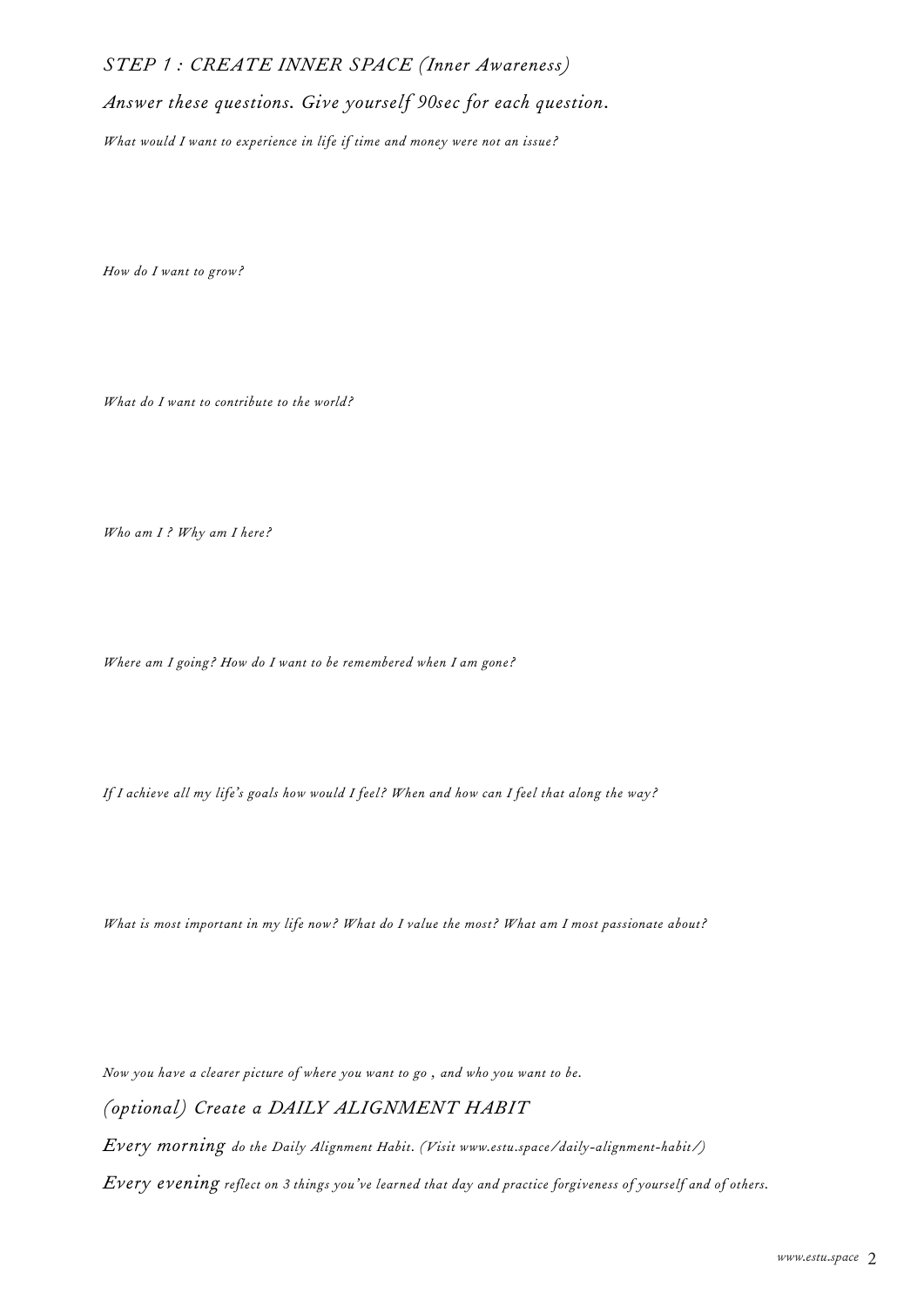# *STEP 2 : CREATE TIME SPACE . Scheduling & Taking Action*

## *2.1 Focus your vision.*

*Write max 5 sentences per question. 90 secs per question Write a vision statement. How do you want your life to look and feel like? Feel it.*

*Write a mission statement. How and what do you want to contribute to this world? What is your motivation?*

# *2.2 Creating the Destination*

*Write down 50 goals. If time/money/reality were not an issue. 5 min for this practice. GO FOR IT! (It's OK if you don't make it to 50)*

| $\boldsymbol{\mathcal{I}}$  | $26\,$ |
|-----------------------------|--------|
| $\sqrt{2}$                  | 27     |
| $\ensuremath{\mathfrak{Z}}$ | $28\,$ |
| $\overline{4}$              | 29     |
| $\sqrt{5}$                  | $30\,$ |
| $\sqrt{6}$                  | 31     |
| $\boldsymbol{7}$            | 32     |
| $\delta$                    | 33     |
| $\mathfrak g$               | 34     |
| $\sqrt{10}$                 | 35     |
| 11                          | $36\,$ |
| 12                          | 37     |
| $13\,$                      | $38\,$ |
| $14$                        | 39     |
| 15                          | $40\,$ |
| $16\,$                      | 41     |
| $\sqrt{7}$                  | 42     |
| $18\,$                      | 43     |
| $\sqrt{19}$                 | 44     |
| $2\mathit{0}$               | 45     |
| $21$                        | 46     |
| $2 \\ 2$                    | 47     |
| $2\sqrt{3}$                 | $48\,$ |
| 24                          | 49     |
| 25                          | 50     |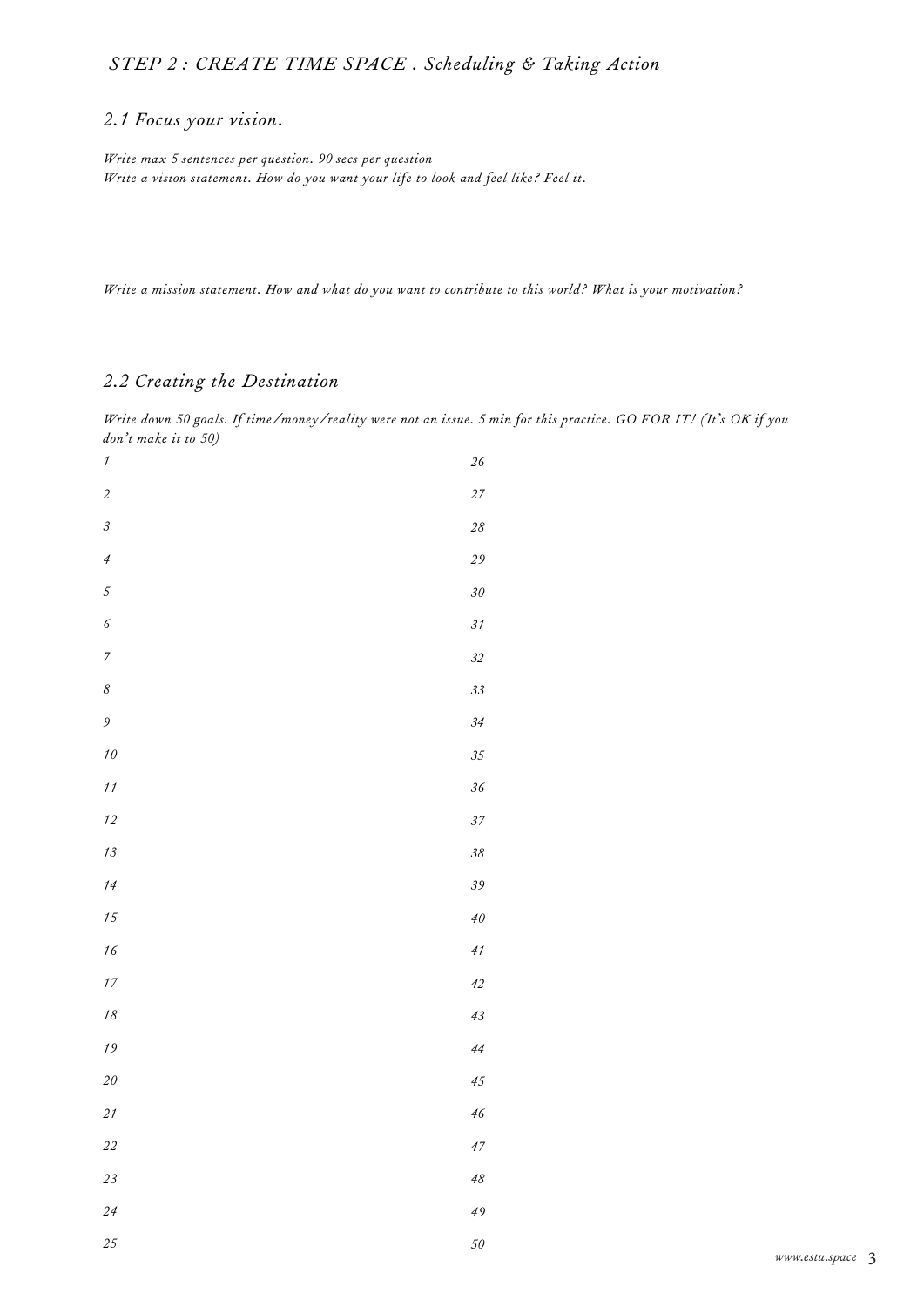# *2.3 Creating the Time Frame*

*Behind each of your 50 goals, write when you want to achieve these goals. 5 years, 1 year, NOW? (Remember this is a practice exercise for feeling 'time' and time frames. We can work with human timing while still being open to divine timing)*

*Then organize your goals chronologically within a time frame (below). As you do this break down long term and large goals into smaller goals that will fit into smaller times frames.*

*My Life Goals*

*My 5 Year Goals*

*My 3 Year Goals*

*My 1 Year Goals*

*My 3 Month Goals*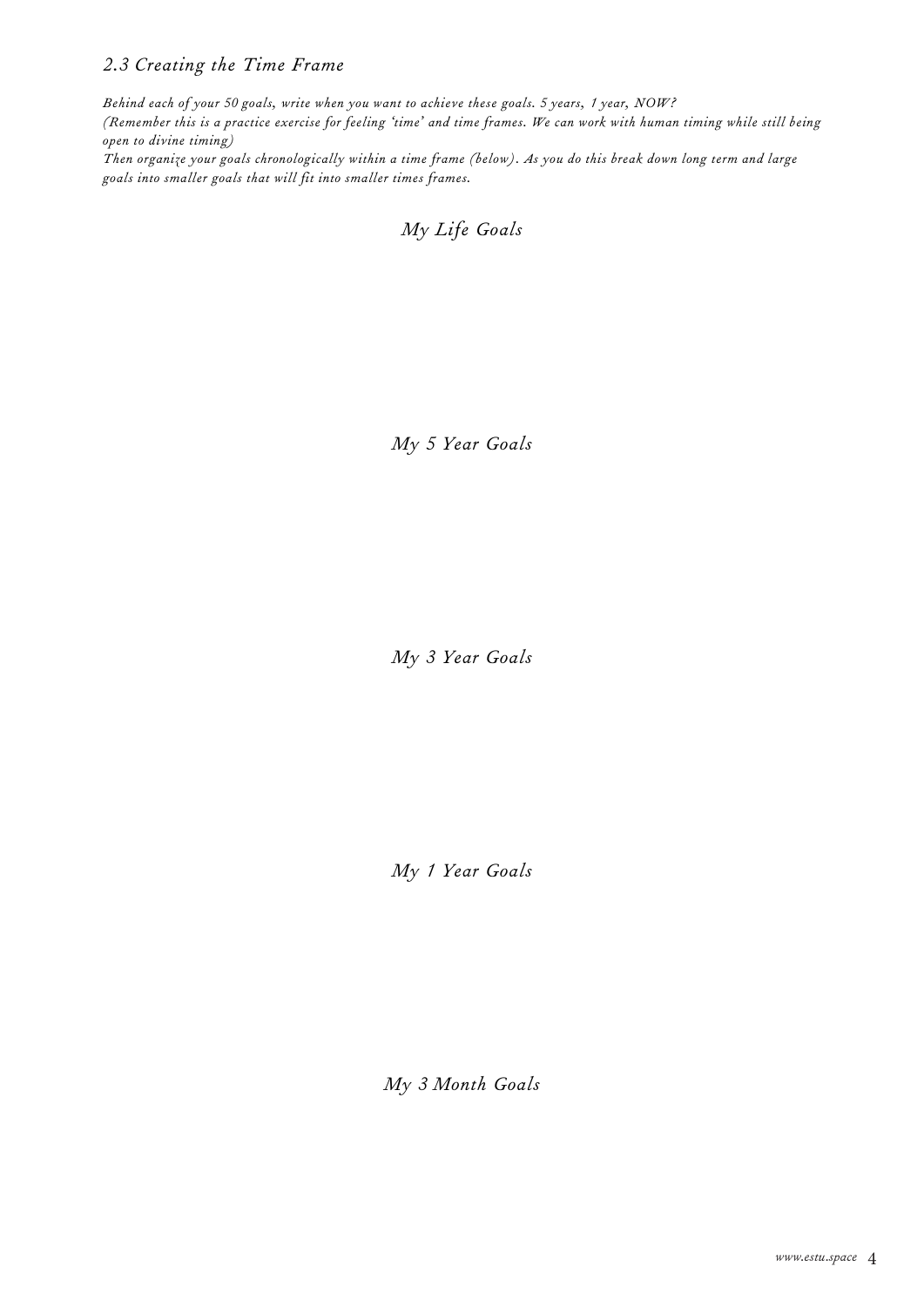# *2.4 Creating Balance Amongst Your Goals*

*Organize your 50 goals into the this mind map. If you notice an imbalance in the parts of your life and what you are focusing on, balance it out. (Re)Create and adjust goals. Balance = Synergy*

*Spiritual & Greater Community* 



*Fun & Enjoyment*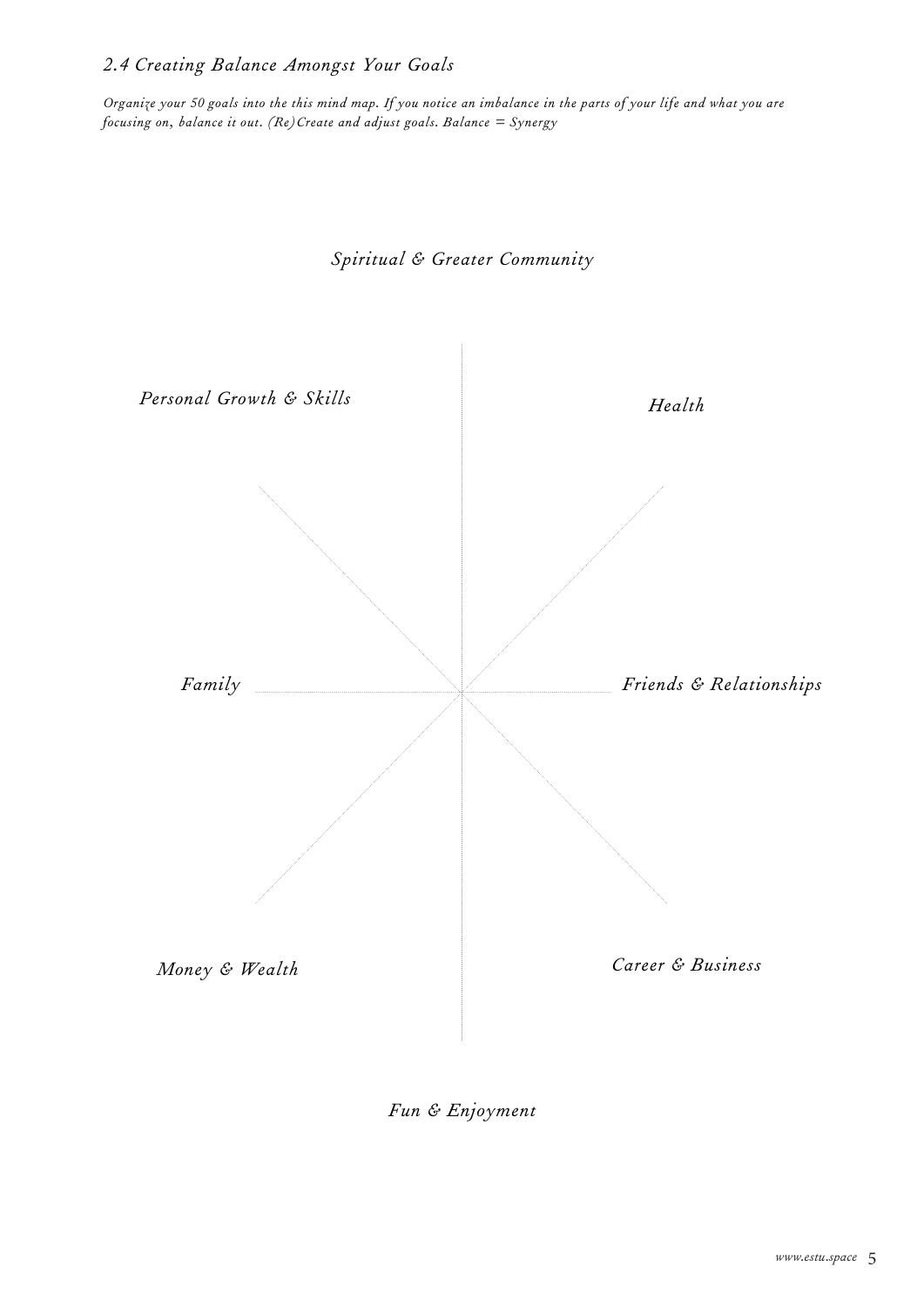## *2.5 Creating Focus in Your Goals aka Laser Beam Your Intention*

*Choose the 5 most important 1 year (or less) goals. Circle or highlight them.*

# *2.6 Creating the Pathway Space*

*1 For every part of your life write down where you are now. (use the accompanying pdf )*

*2 Write where you want to go.*

*3 Write what you can do to get there.*

*- 4 Write down your top 3 goals for each part of your life. Include your top 5 goals that you circled or highlighted from the previous section.*

*5 Write why your motivation behind them.*

*-*

*6 Choose a 1year goal for each category.*

*7 What are the 5 action steps to make them happen? Write them down.*

*-*

*8 Schedule all these action steps into your agenda. Committing to these action steps maintains BALANCE in your life goals.*

*9 Do 3 action steps NOW. BAM. Feel that energy.*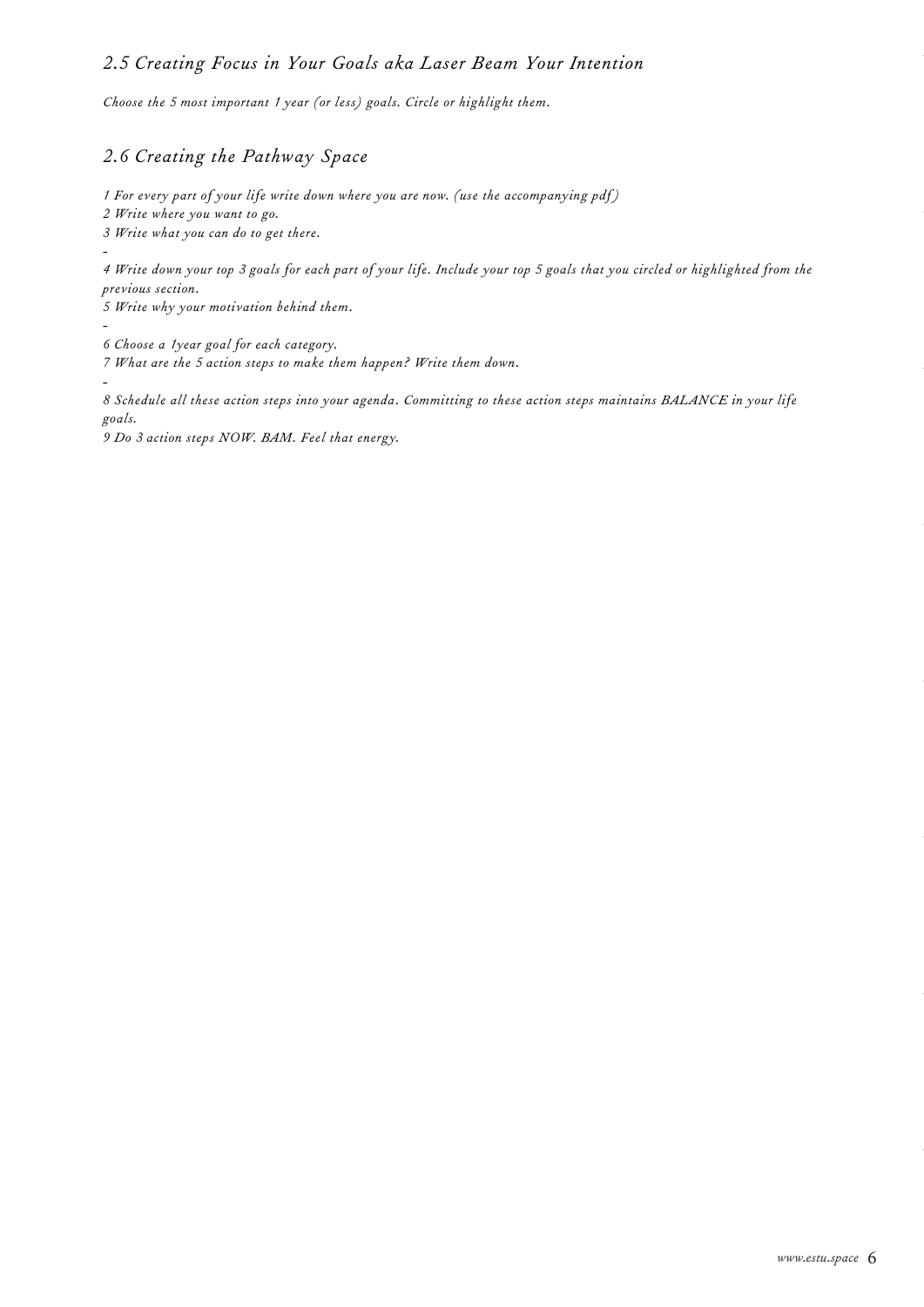|                   | 1 Where am I now? | 2 Where am I going? | 3 How do I get there?      |
|-------------------|-------------------|---------------------|----------------------------|
| Spiritual         |                   |                     |                            |
| $Health$          |                   |                     |                            |
| Personal Skills   |                   |                     |                            |
| Relationships     |                   |                     |                            |
| $Fani{\cal Y}$    |                   |                     |                            |
| Money             |                   |                     |                            |
| Career & Business |                   |                     |                            |
| Fun               |                   |                     | $www. estu. space \quad 7$ |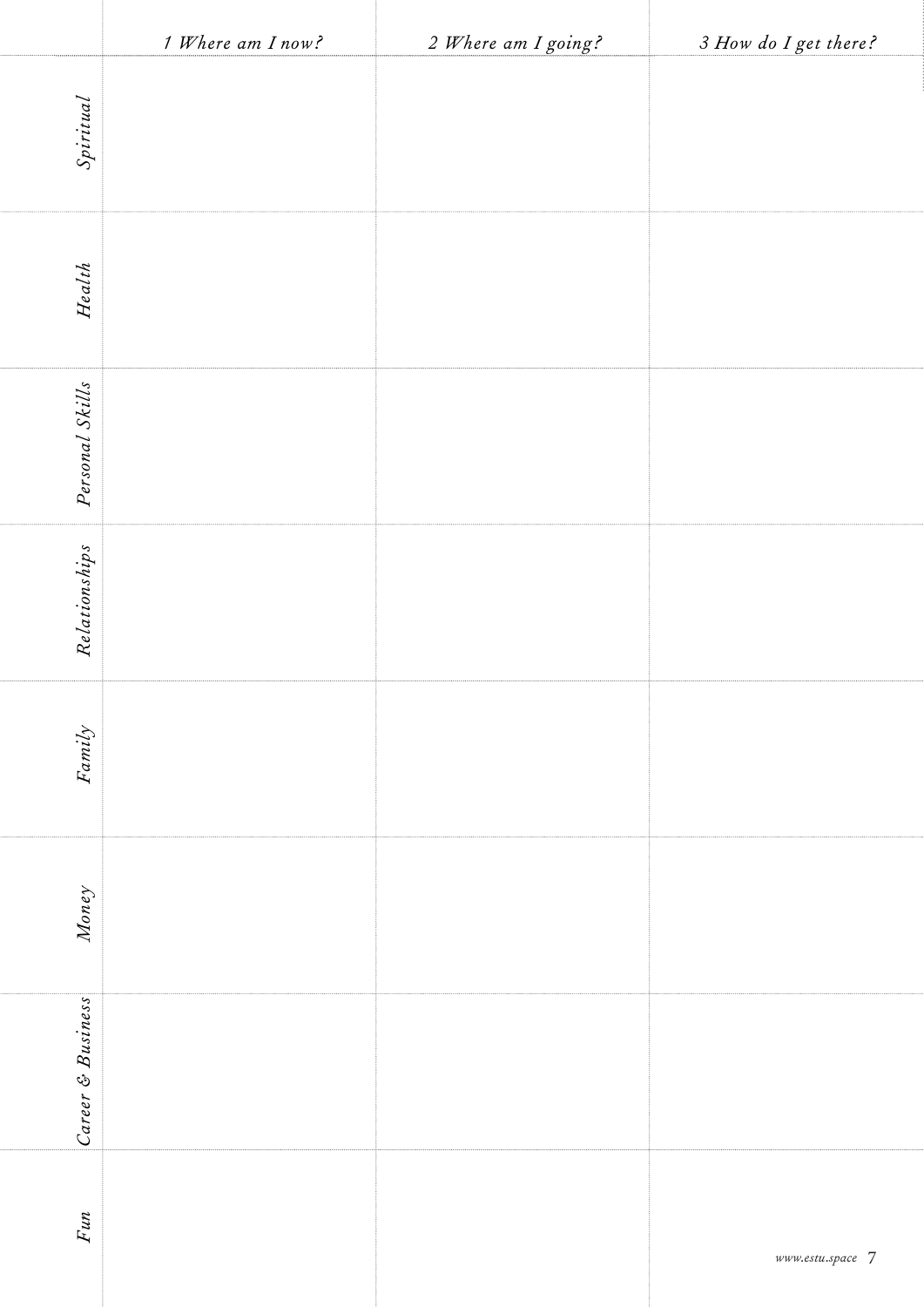| 4 What I want & when?         | 5 Why I want it.<br>.<br>In director of the form of an arrangement |
|-------------------------------|--------------------------------------------------------------------|
| $\boldsymbol{\mathcal{I}}$    | $\cal I$                                                           |
| $\sqrt{2}$                    | $\sqrt{2}$                                                         |
| $\ensuremath{\mathfrak{Z}}$   | $\ensuremath{\mathfrak{Z}}$                                        |
| $\boldsymbol{\mathcal{I}}$    | $\ensuremath{\mathnormal{1}}$                                      |
| $\sqrt{2}$                    | $\sqrt{2}$                                                         |
| $\ensuremath{\mathfrak{Z}}$   | $\ensuremath{\mathfrak{Z}}$                                        |
| $\boldsymbol{\mathit{1}}$     | $\ensuremath{\mathnormal{1}}$                                      |
| $\sqrt{2}$                    | $\sqrt{2}$                                                         |
| $\ensuremath{\mathfrak{z}}$   | $\ensuremath{\mathfrak{Z}}$                                        |
| $\boldsymbol{\mathcal{I}}$    | $\ensuremath{\mathnormal{1}}$                                      |
| $\sqrt{2}$                    | $\sqrt{2}$                                                         |
| $\ensuremath{\mathfrak{z}}$   | $\ensuremath{\mathfrak{Z}}$                                        |
| $\mathcal I$                  |                                                                    |
| $\overline{c}$                | $\overline{c}$                                                     |
| $\ensuremath{\mathfrak{Z}}$   | $\mathcal{S}_{\mathcal{S}}$                                        |
| $\mathcal{I}$                 | $\cal I$                                                           |
| $\sqrt{2}$                    | $\mathfrak{2}$                                                     |
| $\ensuremath{\mathfrak{Z}}$   | $\mathfrak{Z}$                                                     |
| $\boldsymbol{\mathcal{I}}$    | $\boldsymbol{\mathcal{I}}$                                         |
| $\sqrt{2}$                    | $\sqrt{2}$                                                         |
| $\ensuremath{\mathfrak{Z}}$   | $\mathcal{S}_{\mathcal{S}}$                                        |
| $\ensuremath{\mathnormal{1}}$ | $\mathcal{I}$                                                      |
| $\sqrt{2}$                    | $\sqrt{2}$                                                         |
| $\ensuremath{\mathfrak{Z}}$   | $\, 8$<br>$\ensuremath{\mathcal{S}}$                               |
|                               |                                                                    |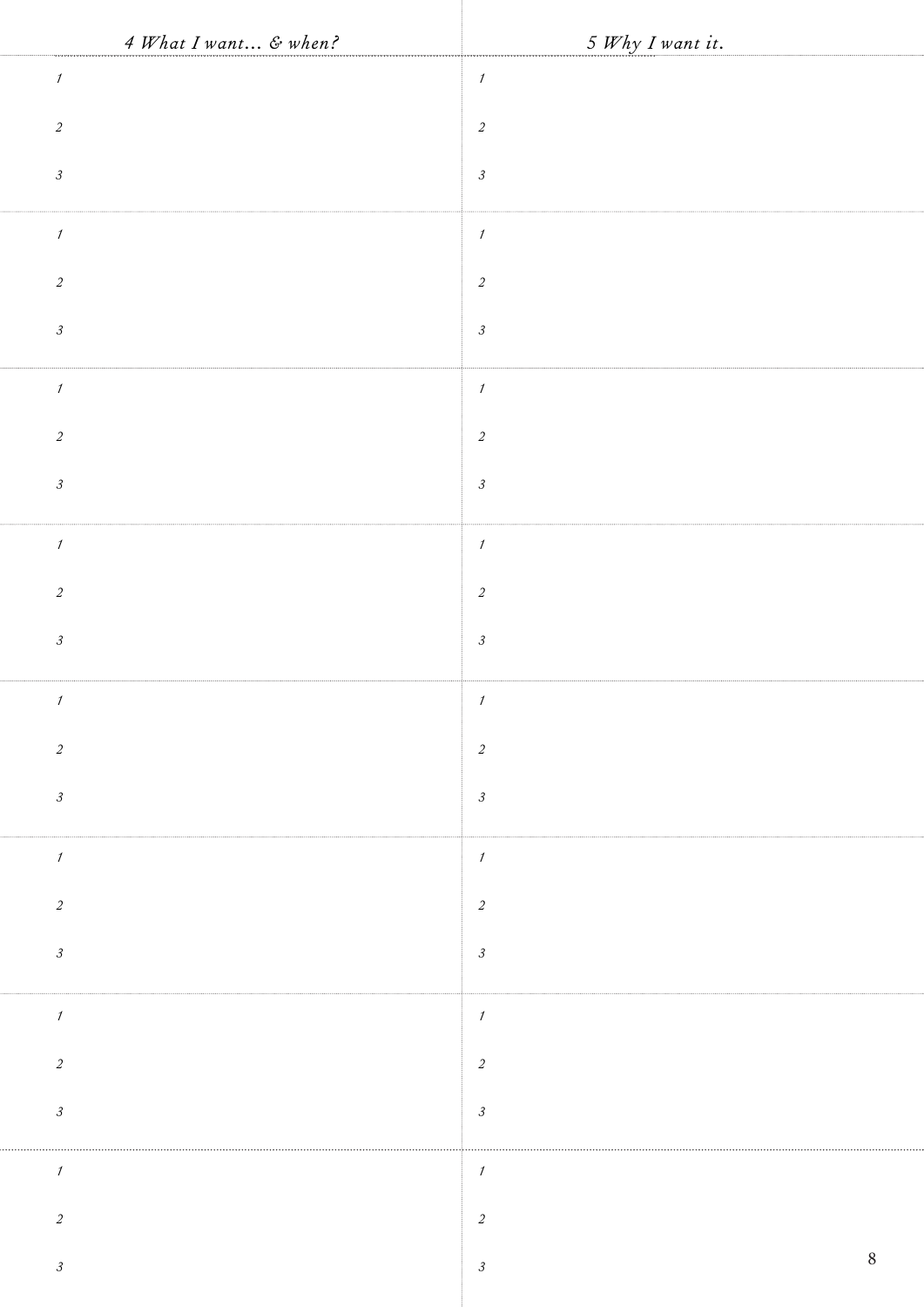| 6 My 1 Year Goal. | 7 What are the steps? (aka action energy)    |
|-------------------|----------------------------------------------|
|                   | 1                                            |
|                   | $\overline{c}$                               |
|                   | $\ensuremath{\mathfrak{Z}}$                  |
|                   | $\ensuremath{\mathcal{A}}$                   |
|                   | $\sqrt{5}$                                   |
|                   | $\cal I$                                     |
|                   | $\overline{c}$                               |
|                   | $\mathfrak{Z}$                               |
|                   | $\overline{A}$                               |
|                   | $\sqrt{5}$                                   |
|                   | $\boldsymbol{\mathit{1}}$                    |
|                   | $\overline{c}$                               |
|                   | $\mathfrak{Z}$                               |
|                   | $\ensuremath{\mathcal{A}}$                   |
|                   | $\sqrt{5}$                                   |
|                   | $\mathcal{I}$                                |
|                   | $\sqrt{2}$                                   |
|                   | $\ensuremath{\mathfrak{Z}}$                  |
|                   | $\overline{A}$                               |
|                   | $\sqrt{5}$                                   |
|                   | $\mathcal{I}$                                |
|                   | $\overline{a}$                               |
|                   | $\mathfrak{Z}$<br>$\overline{4}$             |
|                   | $\mathfrak{S}$                               |
|                   |                                              |
|                   | $\cal I$                                     |
|                   | $\overline{a}$                               |
|                   | $\mathfrak{Z}$                               |
|                   | $\overline{4}$<br>$\mathfrak{S}$             |
|                   |                                              |
|                   | $\boldsymbol{\mathcal{I}}$<br>$\overline{c}$ |
|                   | $\boldsymbol{\beta}$                         |
|                   | $\ensuremath{\mathcal{A}}$                   |
|                   | $\mathfrak{I}$                               |
|                   |                                              |
|                   | $\cal I$                                     |
|                   | $\sqrt{2}$<br>$\mathfrak{Z}$                 |
|                   | 9<br>$\overline{4}$                          |
|                   | $\sqrt{5}$                                   |
|                   |                                              |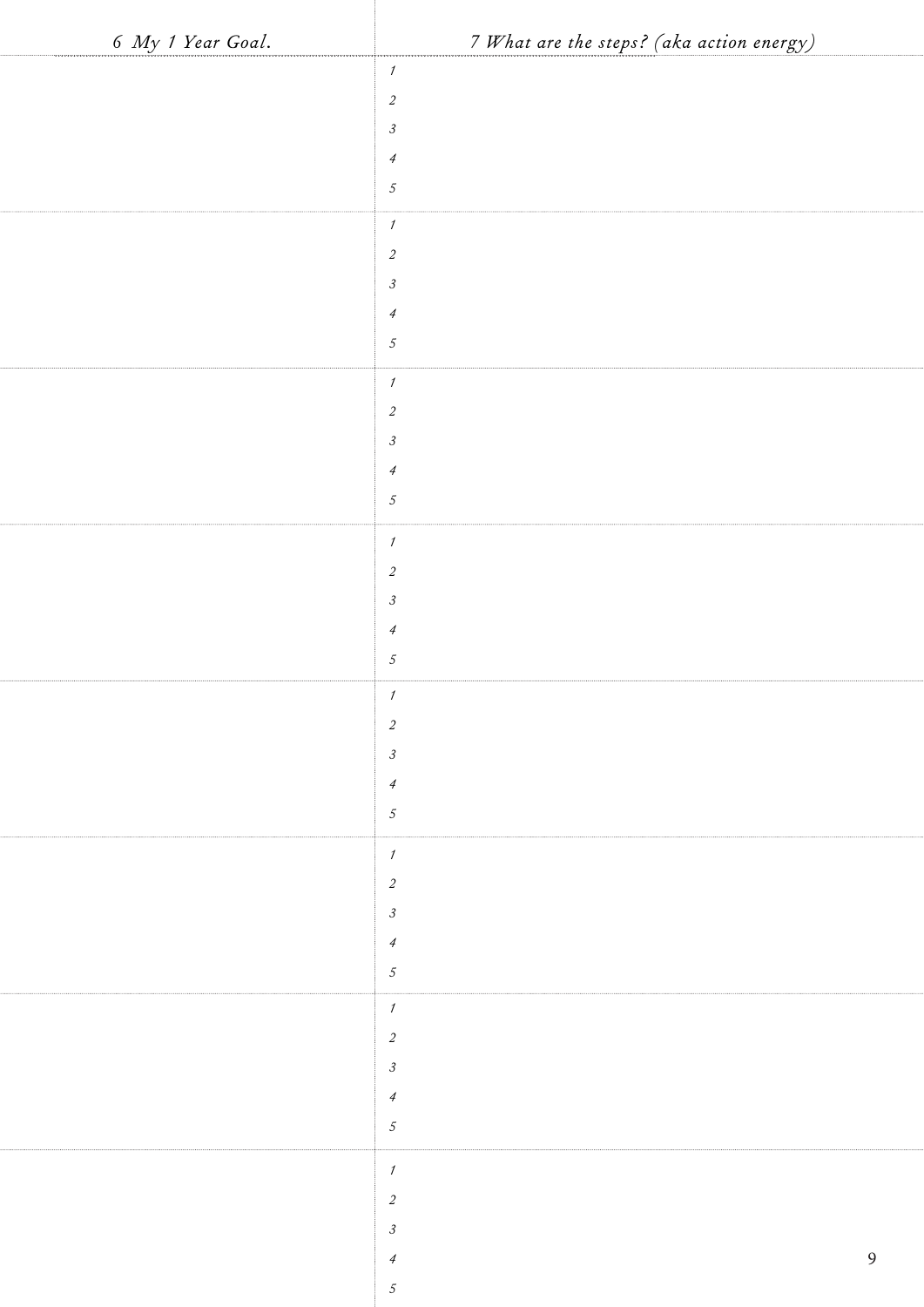# *2.7 Creating Clarity*

*Write down your top 5, 1 year goals (from 2.4) If you feel the need to readjust them, do it. Write down why. Get clear on your motivation and intention.*

| 1                           | why |
|-----------------------------|-----|
| $\overline{2}$              | ٠   |
| $\mathcal{S}_{\mathcal{S}}$ |     |
| $\overline{4}$              | ٠   |
| 5                           | ٠   |

### *\*\*\*ALL OTHER goals on your list should now be avoided at all costs. If you cannot commit to this, choose different goals you can commit to.\*\*\**

### *2.8 Set Rewards.*

*Write down your goal and your reward for achieving it or how you will celebrate :)*

| 1              |  | reward |
|----------------|--|--------|
| $\overline{2}$ |  | ٠      |
| 3              |  | ٠      |
| $\overline{4}$ |  | ٠      |
| 5              |  | ٠      |

# *2.9 Create the action plan.*

*Write down your top 5 goals and the 5 action steps needed to make them happen. Schedule them into your planner. Take action TODAY!*

- *1 . .*
- *. .*
- *2 .*
- *.*
- 
- 
- -
	-
	-
	- *.*
	-
	-
	- *.*
	- *.*
	-
	- *.*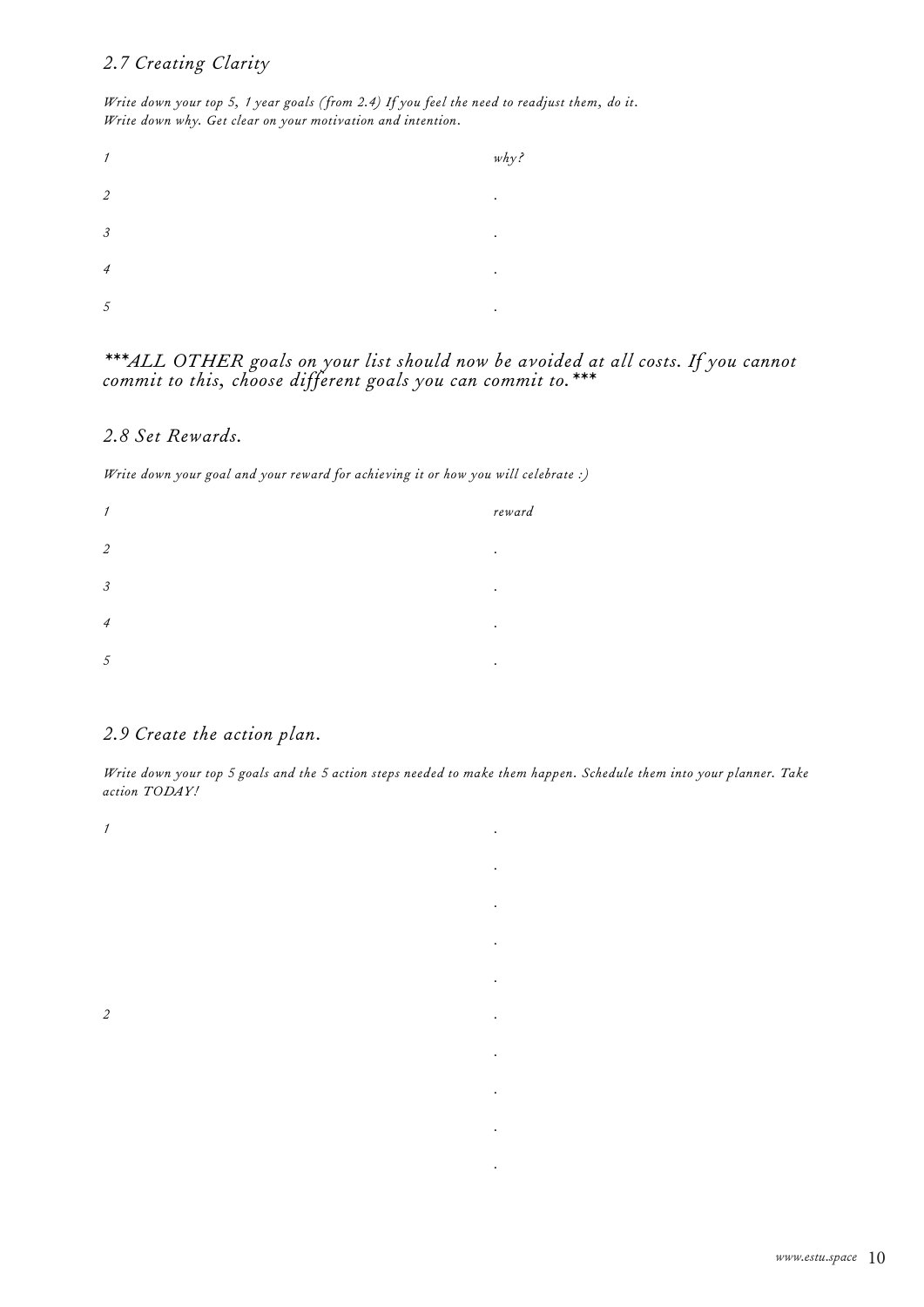

## *2.10 Uncover Your Limitations : Fears and Distractions*

#### *Write down you top 5 fears and distractions.*

*Write down action steps and affirmations to change them. If deeper therapy is needed, take that action!*



- 
- 
- 
- 

- 
- 
- 
- 
- 
-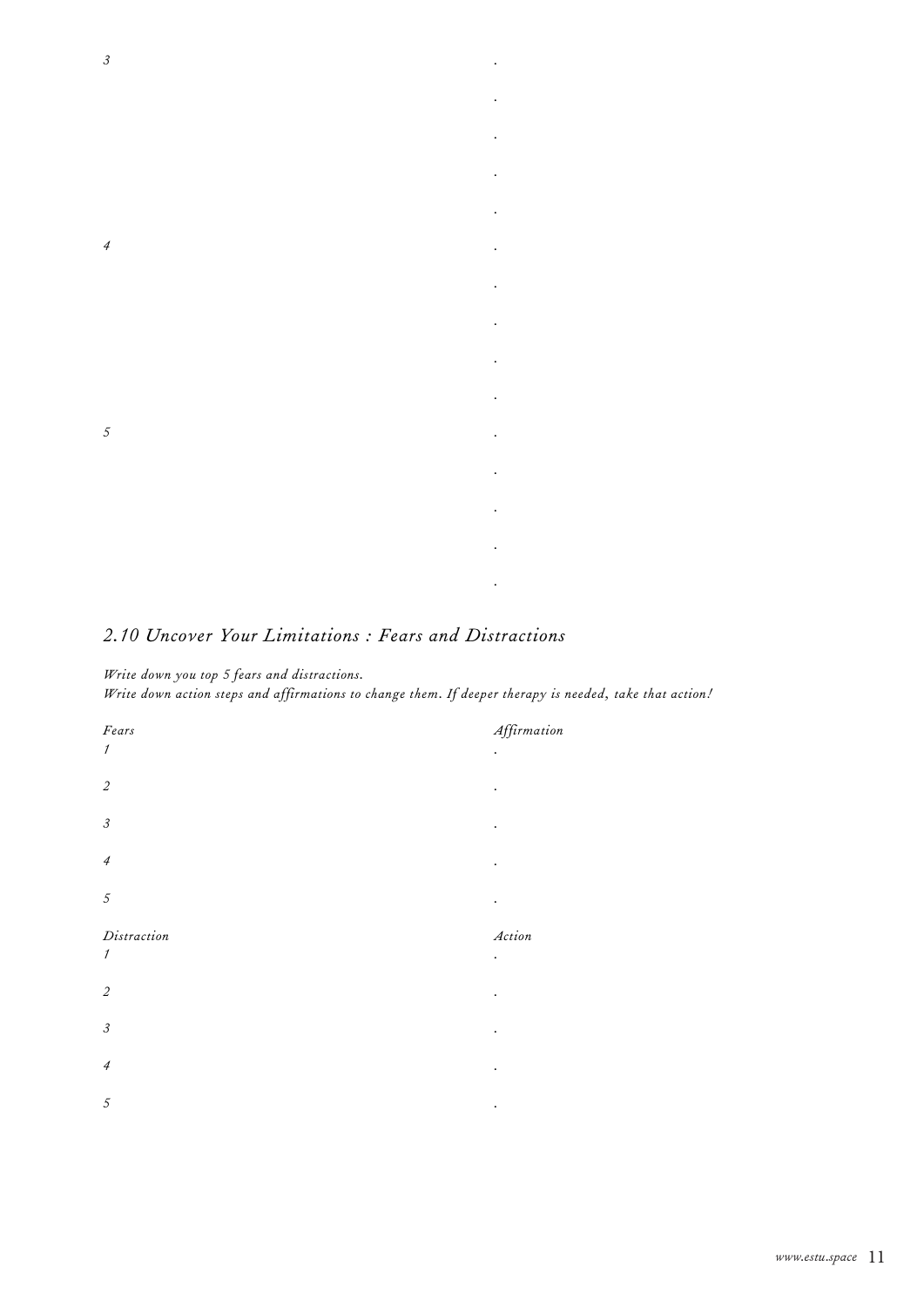# *2.11 Skill building*

| $\mathcal I$         |  |   |
|----------------------|--|---|
| $\mathfrak{2}$       |  | ٠ |
| $\boldsymbol{\beta}$ |  |   |
| $\overline{4}$       |  | ٠ |
| 5                    |  | ٠ |

*What skills will I need to master to realize my goals? and where or from whom can you learn them*

## *2.12 Habits*

#### *What habits do I need to change to realize my goals?*



#### *1 Where/who to learn from?*

- 
- 
- 
- 
- 

- 
- 
- 
- 
- 
- 

# *2.13 Peer Group and Influencers*

#### *Who should I surround myself with and who am I influenced by?*



- 
- 
- 
- 

# *2.14 Accountability*

#### *Who will keep me accountable? And how will they do it?*

- *. . . .*
- *. .*
- *. .*

#### *Accountable person How the hold me accountable*

- -
- 
- -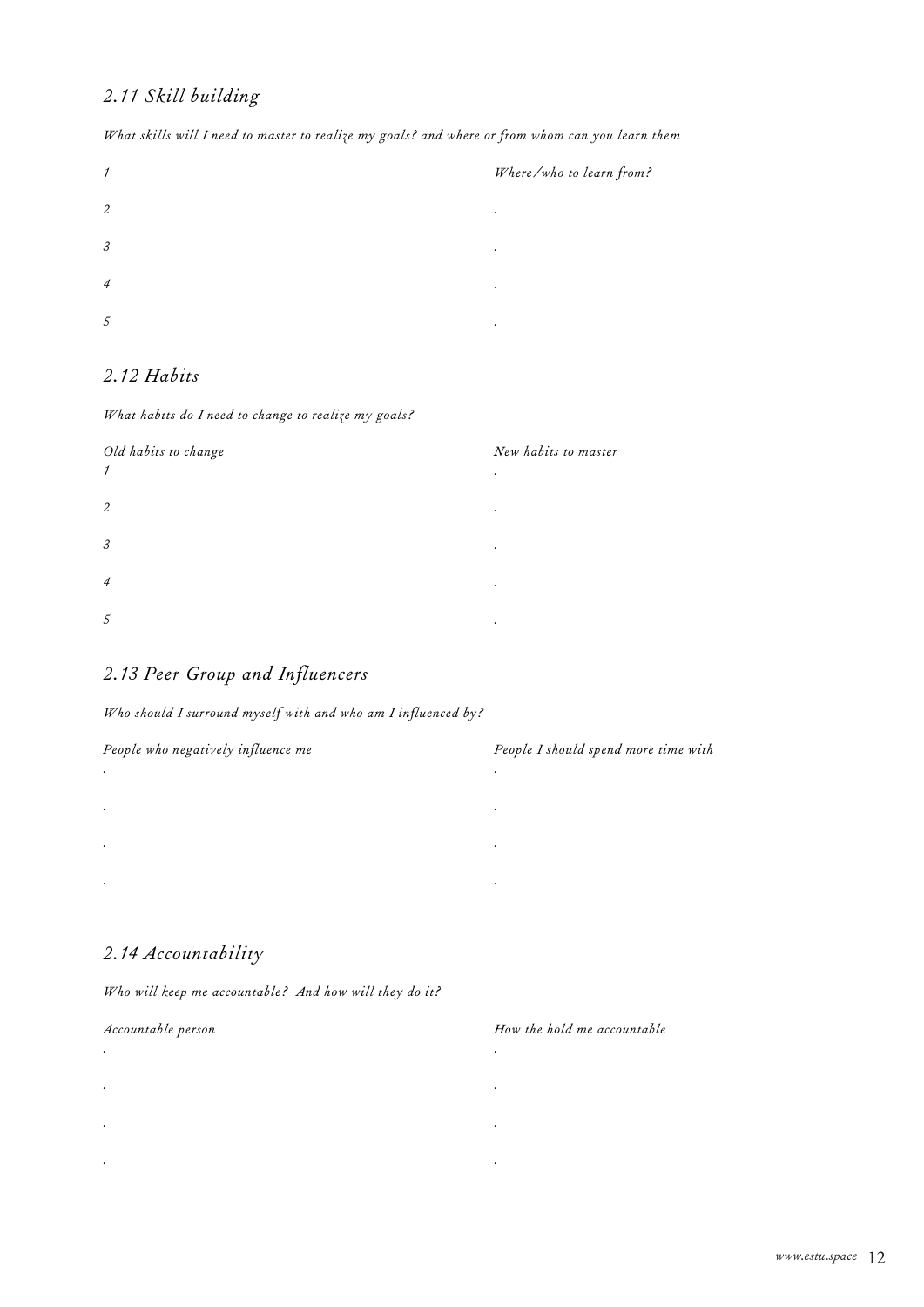## *2.15 Outsource*

*Are there any tasks or chores I can delegate to someone else, to save me time.*

| Tasks to delegate | Who can help? |
|-------------------|---------------|
| $\bullet$         | ٠             |
| $\bullet$         | ٠             |
| $\bullet$         | ٠             |
| $\bullet$         | ٠             |
|                   |               |

# *2.16 Change Your Story*

*Write down your negative story with all the reasons holding me back. Include all the events and circumstances that have happened, relationships that have F\*\*ed you over. etc etc Write down all the reasons why you tell yourself you're not good enough. Get it all out. 90 sec.*

*Transform this story. Write a new supportive story about how all these challenges were empowering lessons. 2 min. (It you like you can write this on a separate piece of paper and place it somewhere you will see it regularly.)*